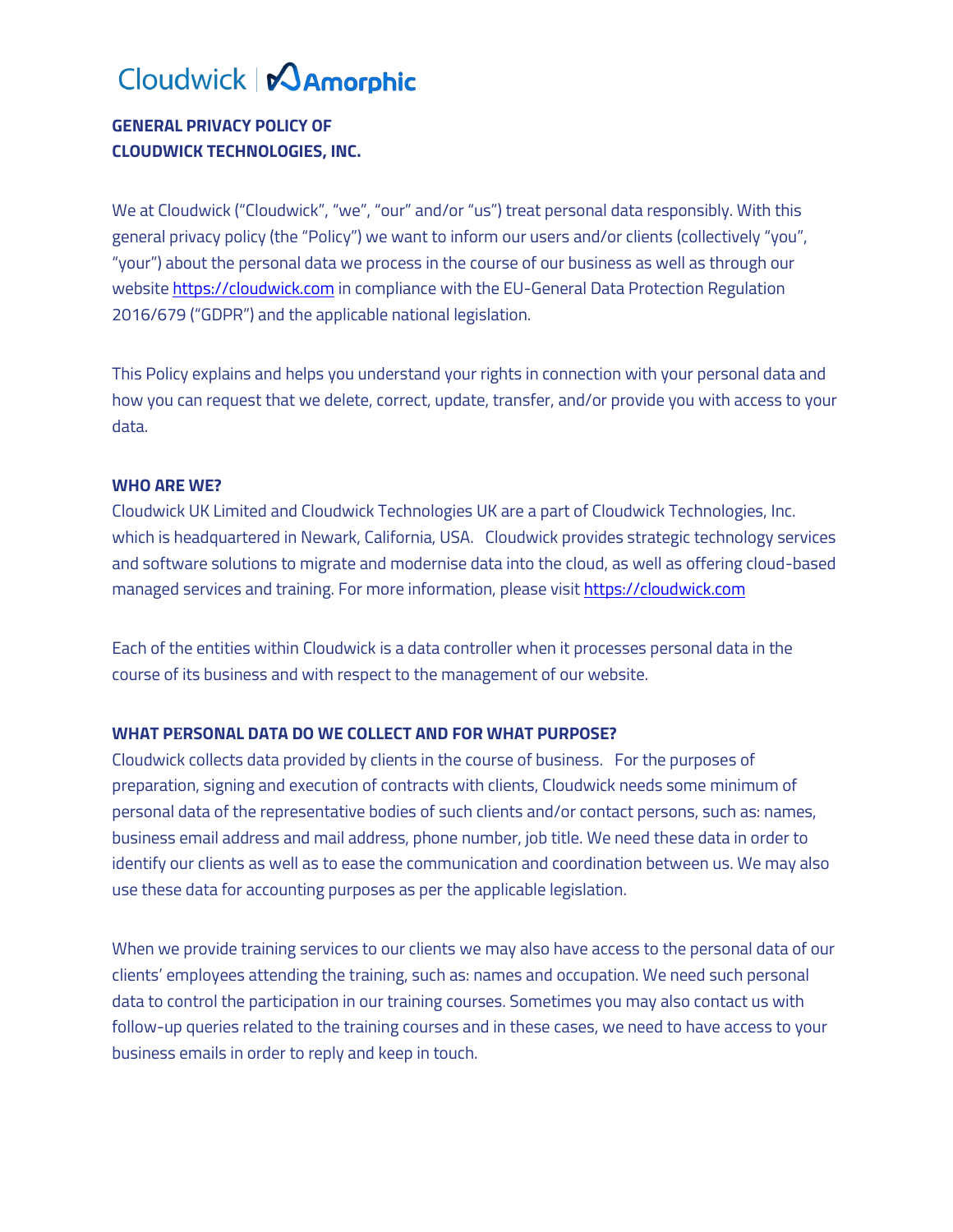Data provided by you when using our websit[e https://cloudwick.com/](http://cloudwick.com/) (the "website") has different functionalities and provides you the opportunity to communicate with us on different occasions. Below are details about how we treat information you provide us with via various website pages on the website:

# **"Contact Us" Page**

You may approach us with any queries related to our business via email through the email addresses, phone number or the contact forms published on our website. In these cases, we receive your names and email address. You may also contact us via mail to our offices in which case we will also receive your mail address. We need this data in order to contact you back and answer your queries.

### **"Talk to Sales Experts" Website Sections**

You may wish to book a meeting with our Sales Experts using the respective form on our website. We need the data which we receive when you book a meeting, as described herein, to identify you and to contact you back in case of changes, further clarifications or unexpected occasions. You may book a meeting as a non-registered user. In this case you choose a date and time on the website and fill the respective booking form by providing your names, email address and phone number.

We will use the provided personal data for the agreed upon purposes only.

You can easily opt-out from such communication at any time, by using the unsubscribe form at the end of each email which you receive from us. Please note that we might need to send you one more message to confirm that you want to opt-out.

# **Information We Automatically Collect From You**

If you visit our website to browse, read, or download information, we may collect certain information from your device, namely your web browser automatically sends us (and we can retain) information such as the:

- Internet domain through which you access the Internet (ISP);
- Internet Protocol (IP) address of the computer you are using;
- Type of browser software and operating system you are using;
- Date and time you accessed our website; and
- The Internet address of the website from which you came to our site (referring URL).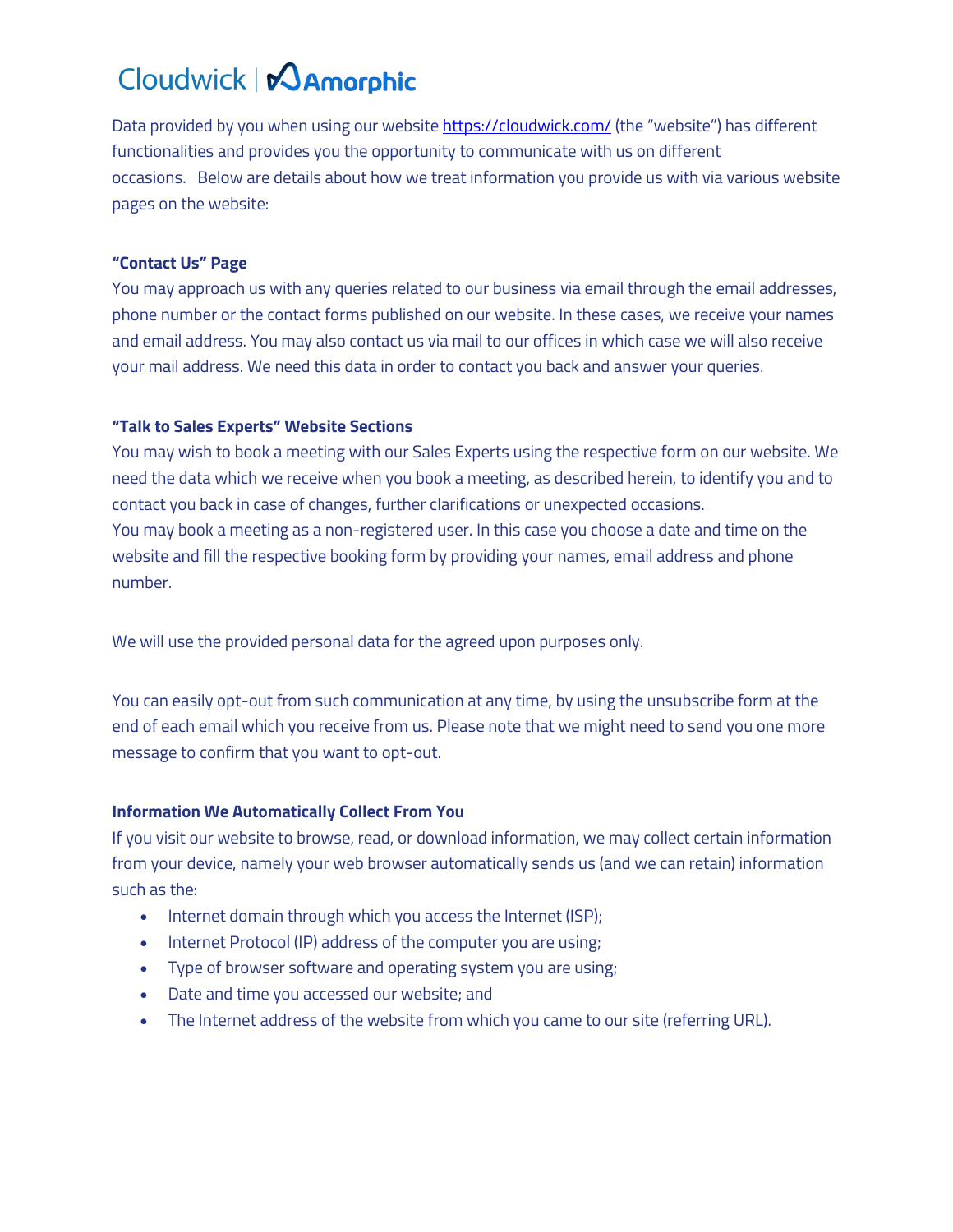We will use this data in aggregate to help us maintain this website and/or the landing pages, when applicable (e.g., to determine the number of visitors to different sections of our site, to ensure the website is working properly, and to help us make our website more accessible and useful).

Please note that our website can contain links to other websites. However, once you have already used these links and left our website, you should know that we have no control over these other websites. Therefore, we cannot be held responsible for the protection and confidentiality of any personal information you provide while visiting such websites, as these websites are not governed by the current Policy.

### **Data Provided by You When Using Our Landing Pages**

For marketing purposes, we use different standalone landing pages created specifically for the purposes of a marketing or advertising (temporary) campaign where you may book a consultation or download e-resources (e.g., e-books, whitepapers, etc.). When you use a landing page, you provide us with the following personal data: full name, business email address, company's name and position. If you wish, you can also provide us with your phone number to contact you easily, e.g., in case you haven't succeeded in downloading some papers etc. We need this data to identify you and to contact you back, if necessary. The name of your company is needed for statistical and marketing purposes so that we can make our web content more interesting, useful and practical oriented towards the needs of our clients.

### **Social Media: Facebook, Twitter, LinkedIn**

We use the following social platforms to share our ideas with you - Facebook, Twitter and LinkedIn. For this reason, our website has integrated plug-in buttons for these platforms. These buttons can be recognised by the logo of the respective platform. All buttons are set up in accordance with the relevant privacy requirements. When you click on the relevant button on this website, and only in this case, it establishes a direct link between your browser and the operator's social network. Operators of these platforms do not collect personal data without the clicking of the respective button. Personal data is collected from registered members only, including their IP address. If you do not want your visit to be associated with that profile, please log out of your profile on the appropriate platform.

We use these social media platforms to keep in touch with our clients and to keep them aware of the news about us, but our intention is not to process or access your personal data. However, it is useful to get acquainted with the privacy policies of these platforms in order for you to be informed about the data processed by them. More information about the separate platforms is available here: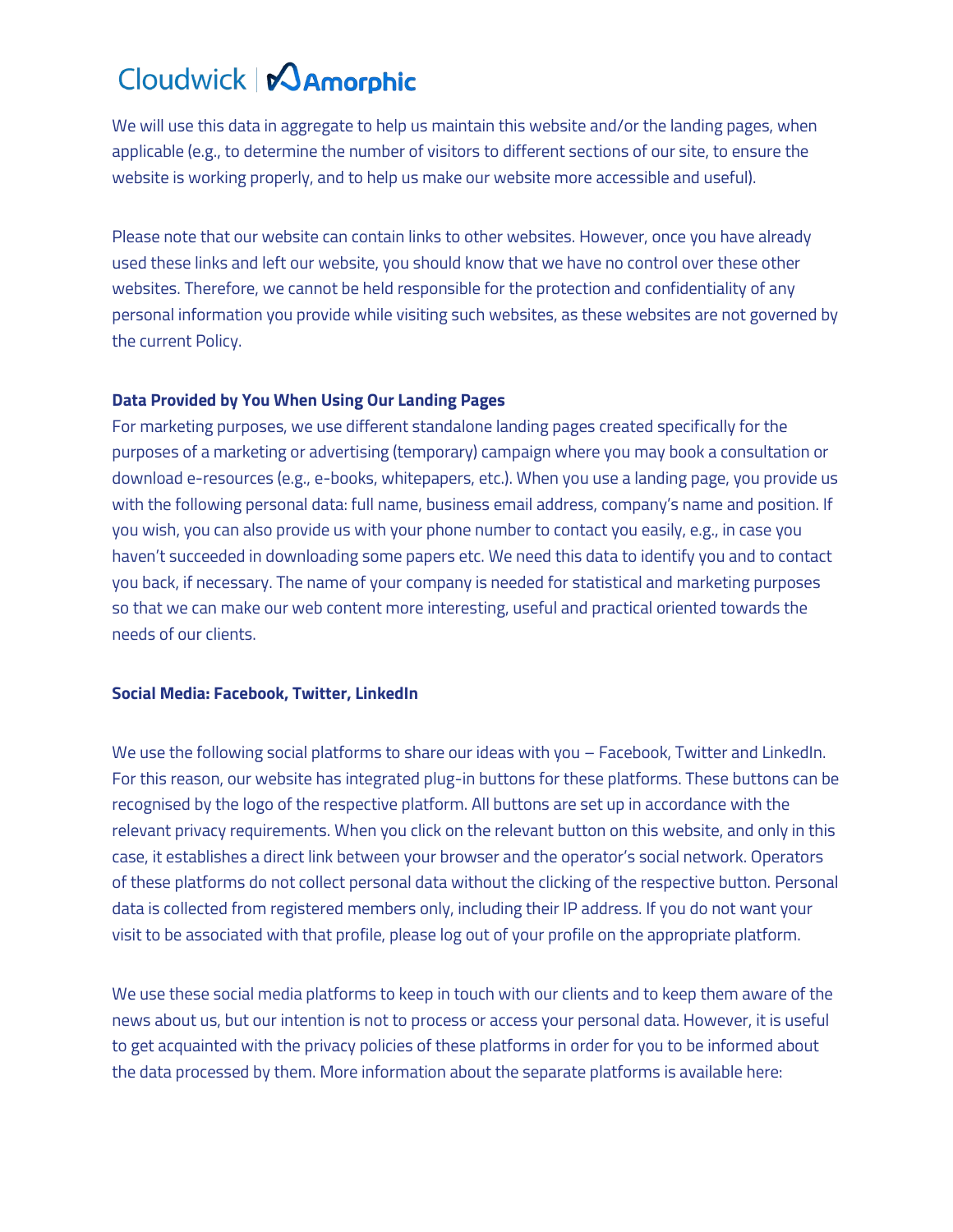- You can find us on Facebook. We do not receive any information about the content of the transmitted data or its use by Facebook. For more information see **Facebook's privacy policy**.
- The plug-in button of Twitter leads you to our Twitter account. These functions are offered by Twitter Inc., Twitter, Inc. 1355 Market St, Suite 900, San Francisco, CA 94103, USA. Through the use of Twitter and the "Re-Tweet" button, the web pages your visits are linked to by your Twitter account and made known to other users. This data is also transmitted to Twitter. For more information, see [the privacy statement of Twitter.](https://twitter.com/en/privacy) You can change the account settings [here.](https://twitter.com/i/flow/consent_flow)
- Find us on LinkedIn too! The provider of the LinkedIn network is LinkedIn Corporation, 2029 Stierlin Court, Mountain View, CA 94043, USA. A connection to LinkedIn servers is formed for any access to our website that includes functions from LinkedIn. LinkedIn is informed that you visited our website with your IP address. If you click the LinkedIn "Recommend" button and are logged in to your LinkedIn account, LinkedIn is able to connect your visit to our website with you and your user account. We advise you to be aware of the content of the personal data transmitted to LinkedIn and how it is used. You can learn more by consulting Lin[kedIn's](https://www.linkedin.com/legal/privacy-policy)  [privacy policy.](https://www.linkedin.com/legal/privacy-policy)

#### \*\*\*

With respect to all the possibilities to contact us via mail, phone or through our various contact forms, we would like to inform you that further personal data (other than that which we have requested as described above) are not processed and not stored by us by any means whatsoever, and we are not responsible for such data if you provide us with such. Usually, we delete such data as soon as possible and/or return it back to you.

\*\*\*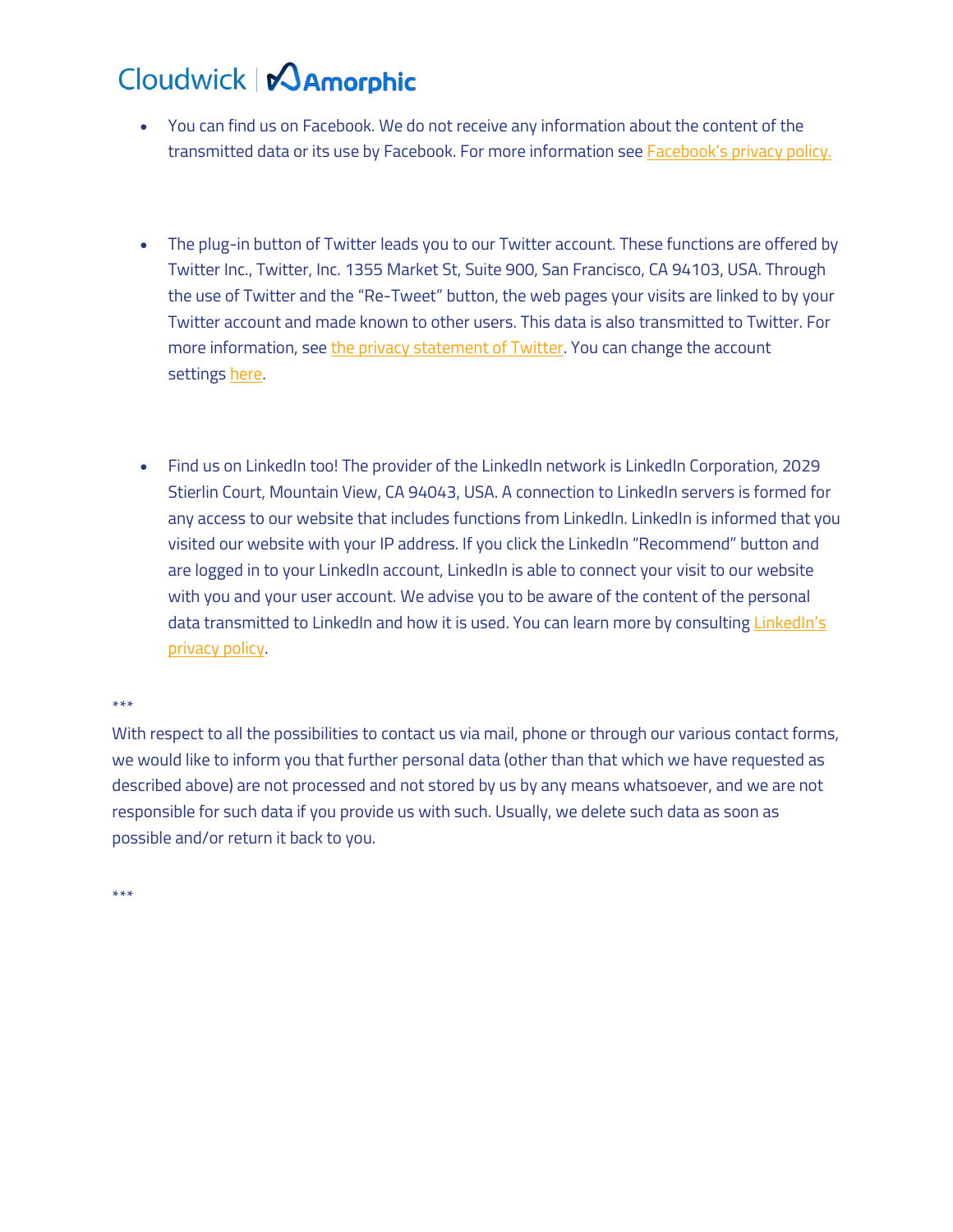# **WHAT IS THE LEGAL GROUND FOR PROCESSING YOUR PERSONAL DATA?**

The legal basis for processing your personal data is described in this section and it will depend on the relevant personal data and the context in which we collect such data:

- Based on the contracts we have with our clients we can receive personal data of a representative or a contact person of such a client so that we may identify the clients and easily coordinate the execution of our contracts.
- It is our legitimate interest to contact you back and also to better understand the needs of our clients and improve our web contents accordingly, when we collect your name and email address, phone number and company in the cases you have contacted us with certain queries, book a meeting or download e-resources via the website or via our landing pages. However, based on the described possibilities to collect your data, we would like to assure you that we process the data by respecting the different purposes for which we have collected such data.
- We collect your personal data also on the legal basis of your application for an open job position published on our website.
- We collect your name and email address to send you news and insights about our activities, as described above, based on your provided explicit consent to do so.
- It is our legitimate interest to receive your personal data as automatically collected by your use of our website. Otherwise, you will not be able to benefit from the full functionality of our website.

Sometimes we may have a legal obligation to use your personal data, or we may need to use it in order to protect your vital interests or those of another person. If we ask you to provide your personal data in order to comply with a legal requirement, we will specify this at the relevant time, and we will let you know if the provision of your personal data is mandatory or voluntary. Respectively, we will inform you about the possible consequences if you do not provide your personal data.

### **HOW LONG DO WE KEEP YOUR PERSONAL DATA?**

Personal data collected in connection with the contracts with our clients is retained for up to five years or the legal retention requirement for the region as of the termination of the respective contract. The length of time we retain your personal data for job application purposes depends on the applicable laws for each entity within Cloudwick, which we strictly respect and apply.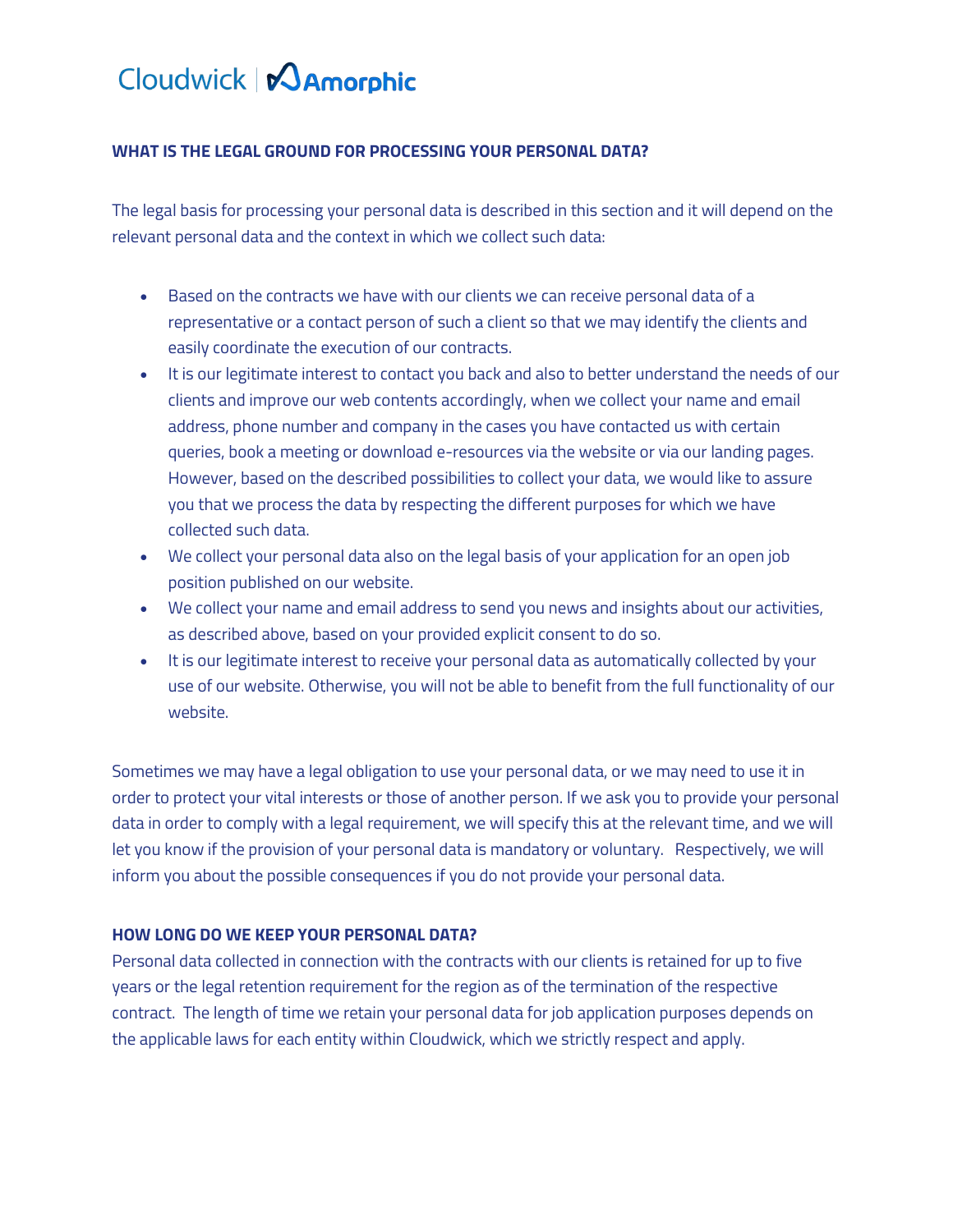Further, we generally process and store your personal data: (a) as long as we need it to contact you back in cases of queries, booking a meeting or downloading e-resources (depending on how and whether the communication between us will continue to develop); and/or (b) until you decide to withdraw your consent to receive our news and insights, in which case we may continue to store your email address for other purposes as listed herein (in case you are in contact with us for different purposes as stated here above), but will no longer send you other communications.

Data collected automatically through your web browsing is retained by us for a period of maximum 90 (ninety) days. Upon the expiration of the given time limit or when we no longer need your personal data, we will destroy/erase it as soon as possible. If we face any technical limitations that prevent deletion or anonymization, we will safeguard personal data and isolate it from any further processing until deletion or anonymization is possible.

In the event of a legal dispute, or in connection with any other need to protect our legal interests, and/or if there is a legal obligation that we need to comply with, we can retain your personal data for a longer period of time: until the end of any legal proceedings, the protection of our interests, or the compliance with legal requirements.

# **DATA ACCESS TO THIRD PARTIES-RECEIVERS**

We do not give access and do not provide your personal data to third parties, except for the following:

- To our "helpers" in the technical realisation of the provision of our services (such as our hosting companies, MailChimp etc.). This enables us to ensure that our services are delivered to you efficiently.
- If it is in our legitimate interests, we can also provide your personal data to our legal, IT, or other consultants for a specific case and for the time required to conduct a business consultation (and only if it is indeed necessary.)
- To a competent law enforcement body, government agency, regulatory body, court or other third party if we believe that disclosure may be necessary pursuant to the applicable law or regulation, to exercise our rights, or to protect your vital interests or the vital interests of another person.

### **DATA TRANSFER**

The entities within Cloudwick are based in the UK and California and process your personal data in compliance with GDPR in the EU/EEA and the relevant legislation in the respective country wherein each entity is based.

In all cases, we take all relevant measures to ensure that your data will be protected in accordance with this Policy.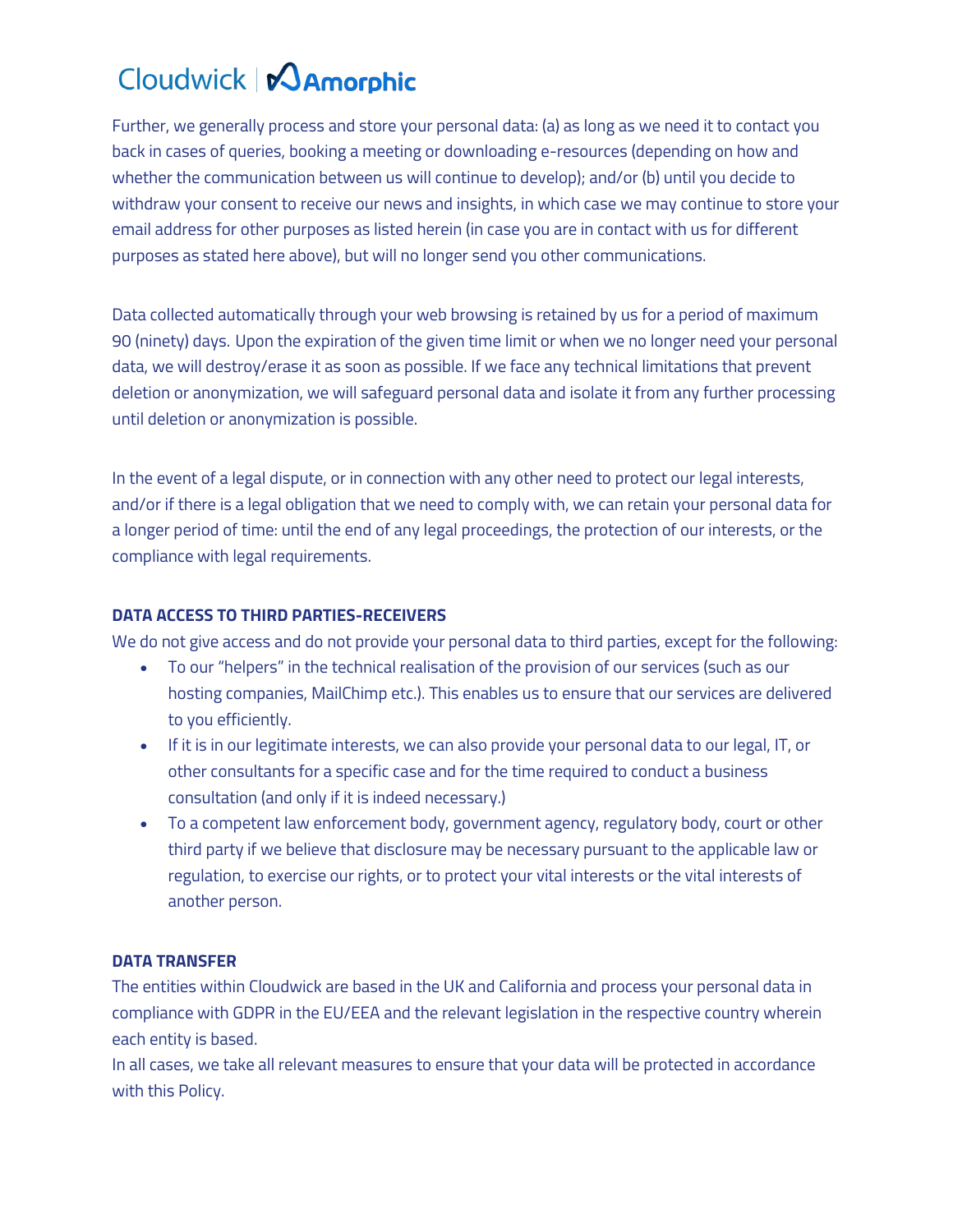# **YOUR RIGHTS**

Within the statutory limits and conditions, and where technically possible:

- You have the right to ask us to access, update, correct, or request deletion of your personal data;
- You can object to the processing of your personal data and ask us to restrict processing of your personal data, or request to exercise your right to data portability;
- You have the right to information about and to comment on the automated processing of your personal data, in cases where we use this processing, and for which you will be duly informed.
- You have the right to opt-out of marketing communications by following the procedure as described in this Policy above.

If we have collected your personal data on the basis of your consent, then you may withdraw your consent at any time. The withdrawal of your consent will neither affect the lawfulness of the processing of your personal data prior to the withdrawal, nor the processing of your personal data based on other legal grounds.

Please note that your above rights are not absolute and are limited by the rights of others, including our rights that in certain cases may prevail. In this regard some of your rights may be inapplicable. In addition, in some cases your rights may be limited – for example, if we have a legitimate reason to keep your personal data, despite your wish to be deleted etc.

For any of the above requests (any other questions or concerns about how your personal data is handled by us), you may contact us by using the following email addresses[: dataprotection](mailto:dataprotectionuk@cloudwick.com)[us@cloudwick.com](mailto:dataprotectionuk@cloudwick.com) and [dataprotection-uk@cloudwick.com.](mailto:dataprotectionuk@cloudwick.com) We may require additional information to identify you (e.g. proof of identity) and to protect your personal data from unauthorised access.

We will answer to all your demands in a period of not more than 30 days after we have received such demand, or longer, as the case may be, for which you will be duly informed. In the cases where we have found that your demands are lawful and/or prevail our interests we will satisfy them within the above mentioned period. Please be aware that we may ask you to verify your identity in some way (such as checking your ID) to make sure we provide information about your data. This is an additional security measure to protect your data.

Please keep in mind that your demands will not affect the lawful processing of your data before the time you made it.

If you are an EU resident, you have the right to lodge a complaint with a supervisory authority in the EU Member State of your habitual residence, place of work, or place of the alleged infringement if you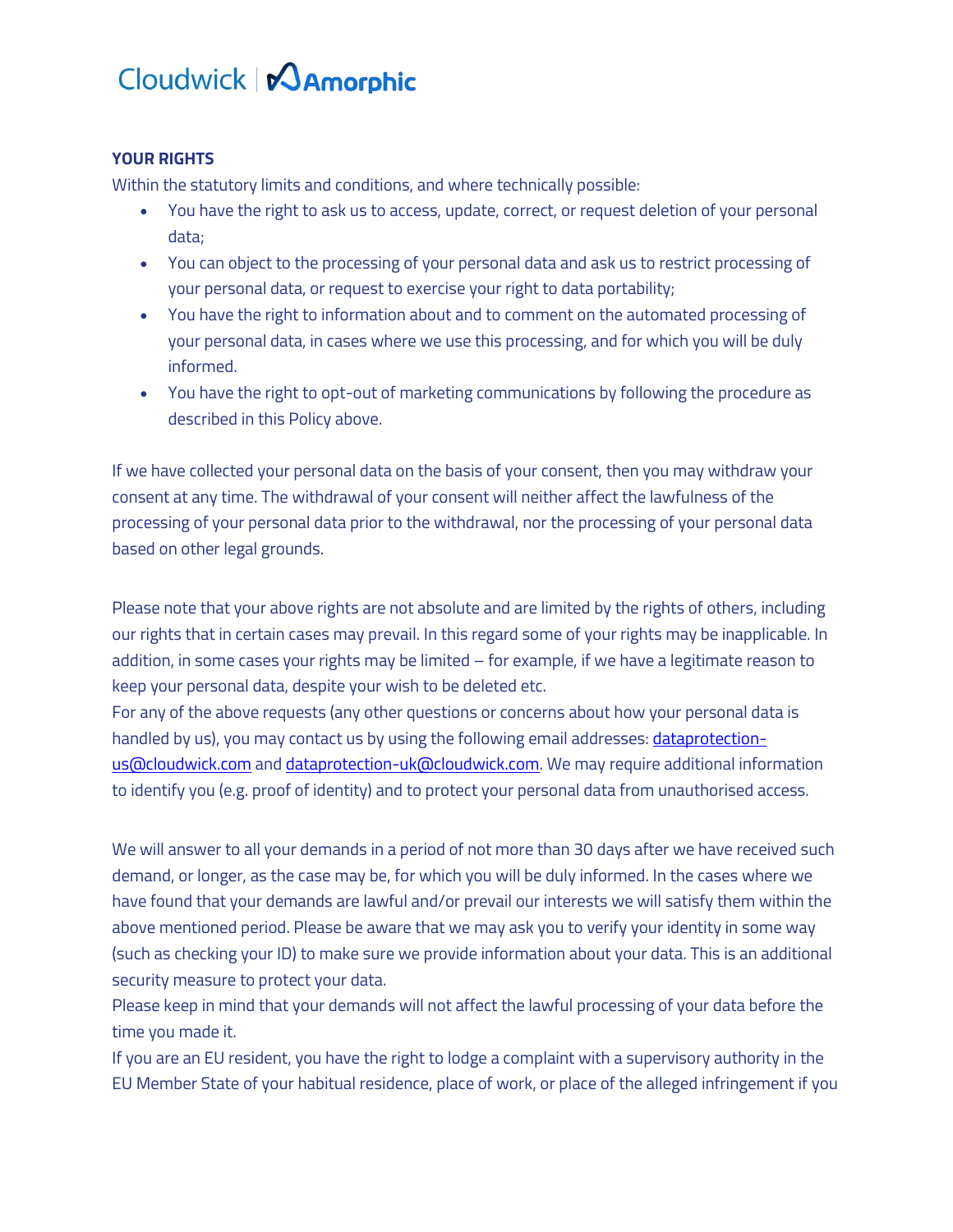are not satisfied with our use of your personal data. Contact details of the data protection authorities may be found [here.](https://edpb.europa.eu/about-edpb/board/members_en)

### **AMENDMENTS**

This Policy was last updated in April 2022. We may make changes to it in order to comply with the applicable data protection law. We encourage you to check the Policy for any changes from time to time. It is always available for you in an easy and visible place on our website and the landing pages. Any amendments made to the Policy will apply from the date it is published on the website.

#### **TERMS OF USE**

This Terms of Use section aims to provide you with general information about the purposes and terms under which you may use the website and landing pages operated by Cloudwick ("Cloudwick", "we", "our" and/or "us").

### **PURPOSE AND USE OF THE LANDING PAGES**

For marketing purposes Cloudwick also operates different standalone landing pages created specifically for the purposes of a marketing or advertising (temporary) campaign where you may book a consultation or download e-resources (e.g., e-books, whitepapers, etc.) about Amazon Web Services.

If you want to use the landing pages (e.g., for booking a meeting or downloading e-books, whitepapers, etc.), you need to fill out a certain download form. You may use our landing pages free of charge.

### **PERSONAL DATA**

We collect and process your personal data according to the General Privacy Policy of Cloudwick.

#### **INTELLECTUAL PROPERTY**

The website and the landing pages as well as all their content, including: texts, design, graphics, logos, images, pictures, audio- and video clips, and all other materials which relate to the presentation of our services or which are developed to ensure the website's and landing pages' proper functioning are the property of Cloudwick Technologies, Inc. and subject to our copyrights.

### **LIABILITY**

Our website and landing pages may contain links to the websites of third parties and we are not liable for their content and proper functioning. When you switch to those links, you have to be aware of the terms of use of these websites and their privacy policies. Every user is liable for the damages caused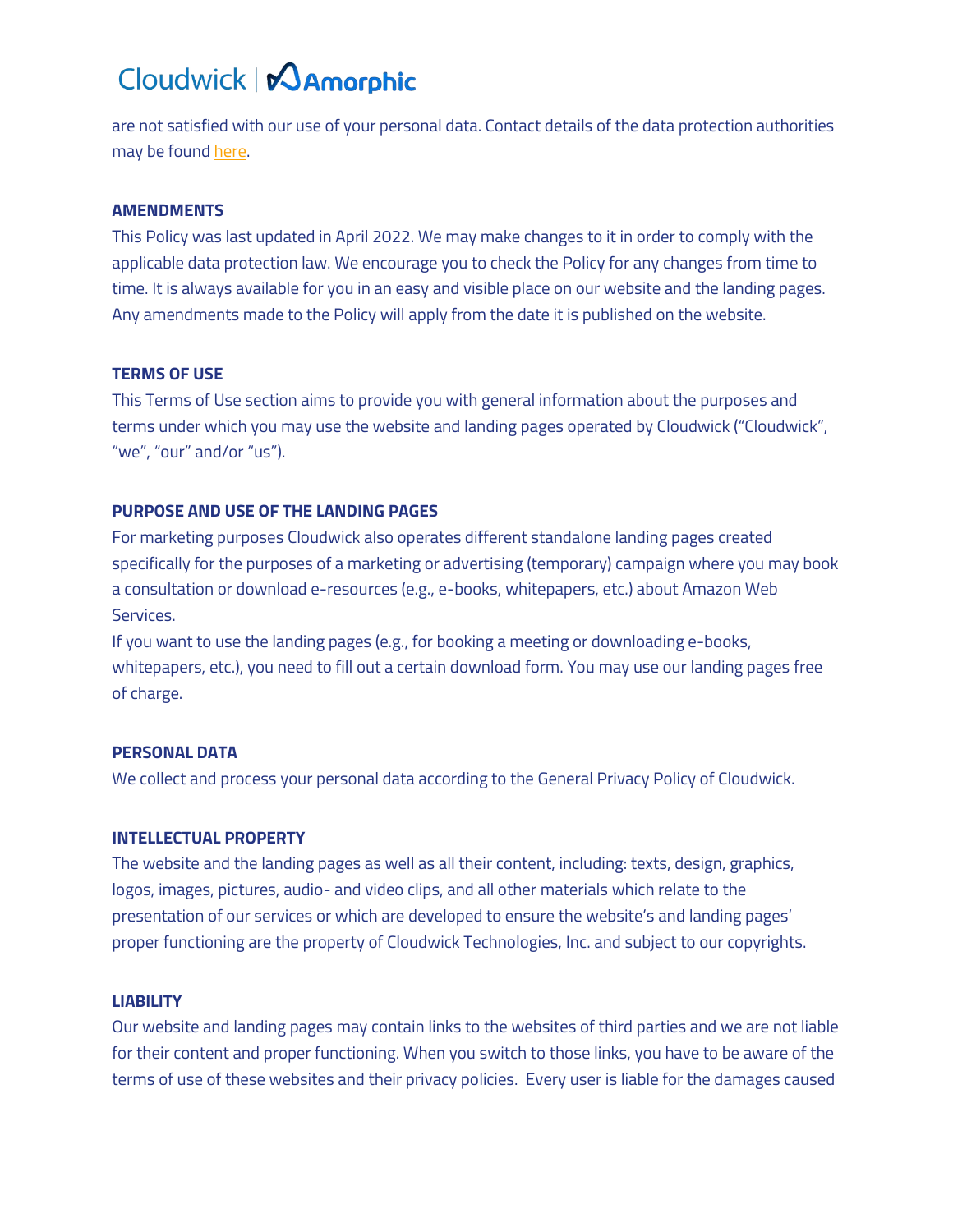to us or to third parties by performing malicious and unlawful actions via the website and the landing pages and/or their software.

### **AMENDMENTS**

This Terms of Use are actual by April 2022. Cloudwick has the right to change these Terms of Use, the content and functions of the website and of the landing pages at any time due to changes in its business needs, market conditions and applicable laws as well as upon relevant acts of the competent authorities.

#### **COOKIES POLICY**

Cookies are small text files that are placed on your computer by the websites you visit. The cookies are widely used to make websites work or work more efficiently, and to provide information to website owners. The cookies used by our website are needed to enable us to provide our services, to improve them, and to stay competitive. Cookies are not shared with third parties. Most web browsers allow most cookies to be managed through browser settings. To learn more about cookies, including how to see what cookies were set up and how to manage and delete cookies\*, visit: [www.allaboutcookies.org.](http://www.allaboutcookies.org/)

\*We are in a process of optimising our cookie management software and will soon be giving more opportunities to the visitors to our sites to manage their cookies.

### **1. Cookies on Our Website**

In order to make our website attractive to visitors and enable certain features, we use cookies on different pages (please see our cookie reports with a detailed explanation about all types of cookies we use at the end of this Cookie Policy). Most of the cookies we use are deleted at the end of each browser session or after a certain period of time. Other cookies remain on your device and allow us to locate your browser the next time you visit the website (permanent cookies). You can set your browser to notify you when cookies are saved so that you can choose which cookies to accept separately or never to accept cookies. However, kindly remember that if you decide not to accept cookies, the functionality of our website may be limited. You can find more on this in our Cookies Policy.

### **Cookie can be:**

# **Strictly Necessary Cookies (no consent required)**

The necessary cookies ensure that the website is usable and enable basic features like navigating around web pages or accessing secure areas of the website. Without these cookies, the website cannot function properly.